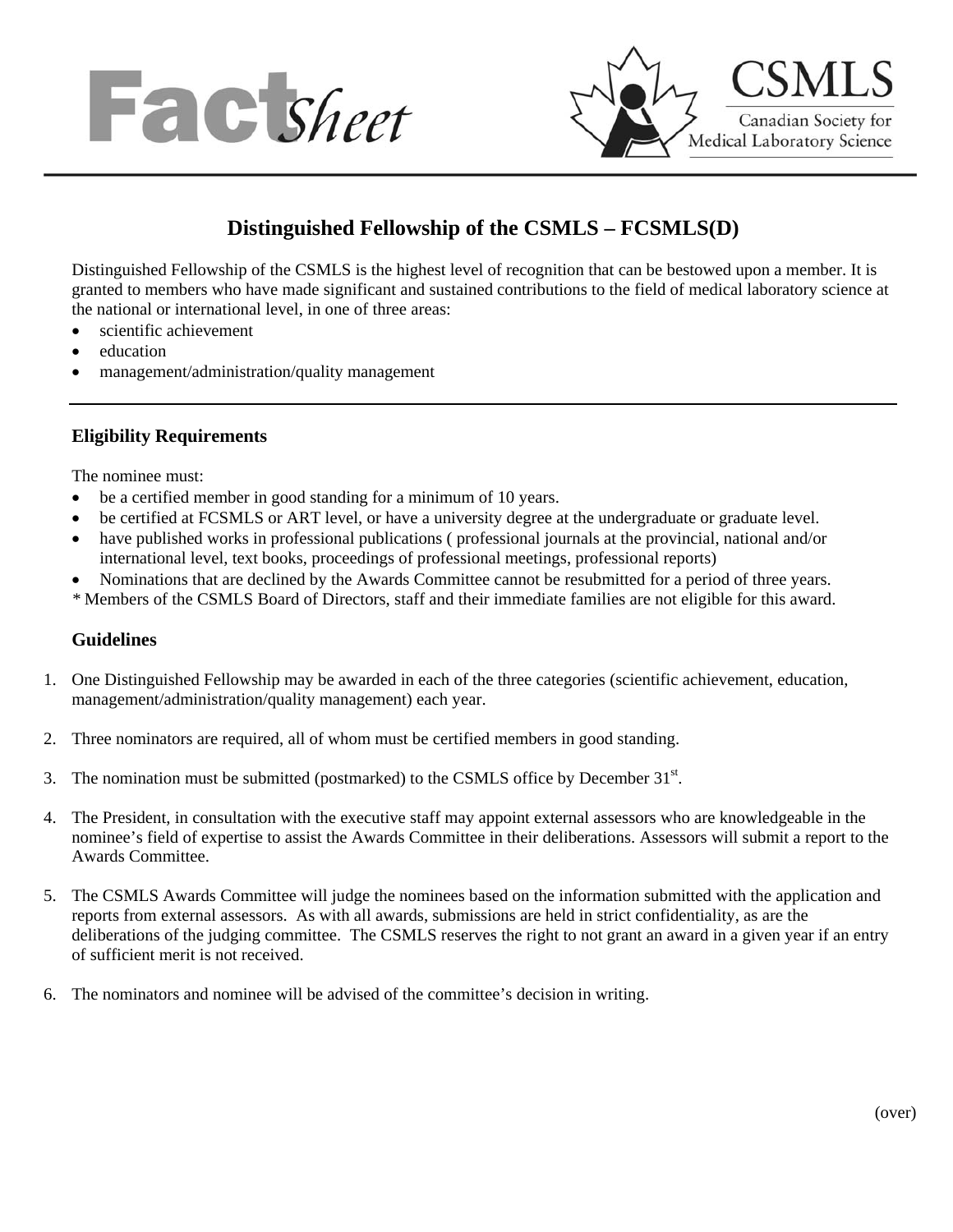PO/CP 2830, LCD 1/PDF 1, Hamilton, ON L8N 3N8 Tel: (905) 528-8642 Fax: (905) 528-4968

> www.csmls.org www.scslm.org

- 7. The award will consist of a special memento to be presented at the annual CSMLS Congress. It must be accepted in the year granted; no cash equivalent or other options are available. CSMLS will also provide:
	- a) Return airfare (economy class) to the CSMLS National Congress
	- b) Hotel accommodation and meal allowance at current CSMLS rates for the duration of the congress.
	- c) Full weekly registration for the CSMLS Congress (workshops and social events not included).
- 8. Nominations that are received without all of the required documents will not be accepted.

Documents Required

- 1. A current resume (must include employment history for the past 10 years, educational and professional credentials, and professional awards/citations)
- 2. A detailed citation (at least 600 words) suitable for publication, describing why the nominee is worthy of Distinguished Fellowship. It should include the nominee's contributions to the profession, significant achievements, professional involvement, and volunteer contributions.
- 3. A list of publications (articles in peer reviewed and/or professional journals, book reviews, editorials, etc.). Copies of publications and other material relevant to the nomination must be included with the nomination.
- 4. Letters of support from colleagues/peers will strengthen the nomination and may also be included.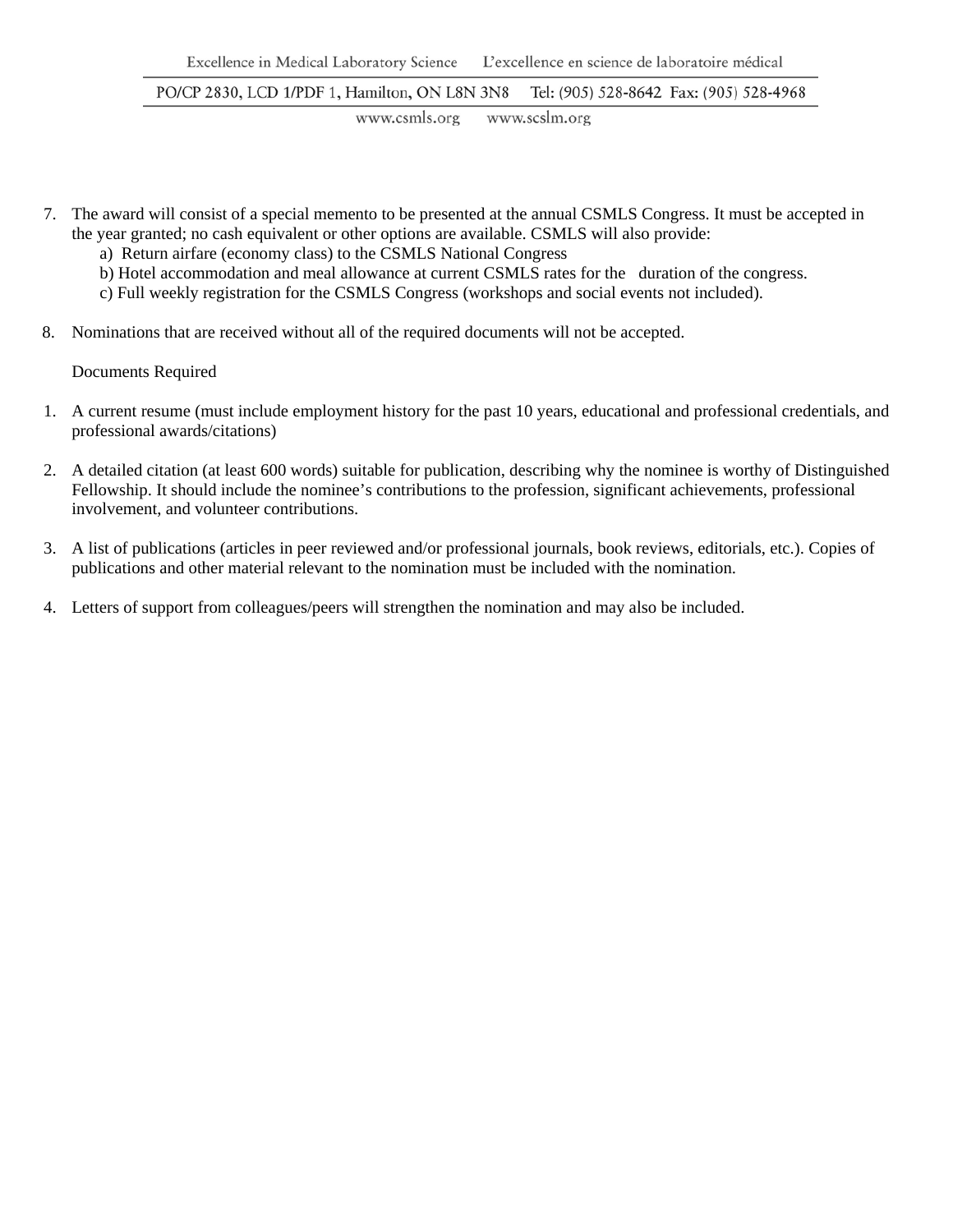#### **CANADIAN SOCIETY FOR MEDICAL LABORATORY SCIENCE**

PO Box 2830, LCD 1, Hamilton, Ontario L8N 3N8 (905) 528-8642 FAX (905) 528-4968

## **NOMINATION FOR AWARD**

| <b>CSMLS Member Awards</b>                                                                                                                                                                                                     | <b>Non-Member Awards</b>                                                                                            |                                                                                                                    |  |  |
|--------------------------------------------------------------------------------------------------------------------------------------------------------------------------------------------------------------------------------|---------------------------------------------------------------------------------------------------------------------|--------------------------------------------------------------------------------------------------------------------|--|--|
| <b>I</b> Honorary Membership<br>$\Box$ Distinguished Fellowship                                                                                                                                                                | □<br>□                                                                                                              | Honorary Affiliate Membership<br>Honorary Fellowship                                                               |  |  |
| appropriate award (check one award only).                                                                                                                                                                                      |                                                                                                                     | Please read the Fact Sheets carefully to ensure the nominee meets the criteria and is being nominated for the most |  |  |
| Is the nominee aware of this nomination?                                                                                                                                                                                       | Yes $\Box$<br>$No$ $\square$                                                                                        |                                                                                                                    |  |  |
| <b>Personal Data</b>                                                                                                                                                                                                           |                                                                                                                     |                                                                                                                    |  |  |
| $Miss \Box$ Mr. $\Box$<br>Mrs. $\Box$<br>$Ms. \Box$                                                                                                                                                                            |                                                                                                                     |                                                                                                                    |  |  |
| CSMLS ID#<br>(required for CSMLS Member Awards)                                                                                                                                                                                |                                                                                                                     |                                                                                                                    |  |  |
| Family Name                                                                                                                                                                                                                    |                                                                                                                     | <b>Given Names</b>                                                                                                 |  |  |
| Home Address: The Second Second Second Second Second Second Second Second Second Second Second Second Second Second Second Second Second Second Second Second Second Second Second Second Second Second Second Second Second S |                                                                                                                     |                                                                                                                    |  |  |
|                                                                                                                                                                                                                                |                                                                                                                     | Postal Code                                                                                                        |  |  |
|                                                                                                                                                                                                                                |                                                                                                                     | Telephone (Work – if applicable): $\sqrt{\frac{2}{\pi}}$                                                           |  |  |
| Please attach a description of the following elements pertaining to the Nominee (standard CV):                                                                                                                                 |                                                                                                                     |                                                                                                                    |  |  |
| <b>Educational/Professional</b>                                                                                                                                                                                                | and the contract of the contract of the contract of the contract of the contract of the contract of the contract of |                                                                                                                    |  |  |

- outline the diplomas/degrees attained including educational institutions and dates
- outline professional qualifications or designations achieved including dates

## **Employment**

• for the previous ten years including employer's name, address, dates, and positions held

#### **Publications**

• describe any publications that the nominee has authored, co-authored or contributed to. This may include journal submissions, book reviews and other written material.

## **Professional Involvement**

• describe the contributions made to the CSMLS and the profession of medical laboratory science at the local, provincial and/or national level.